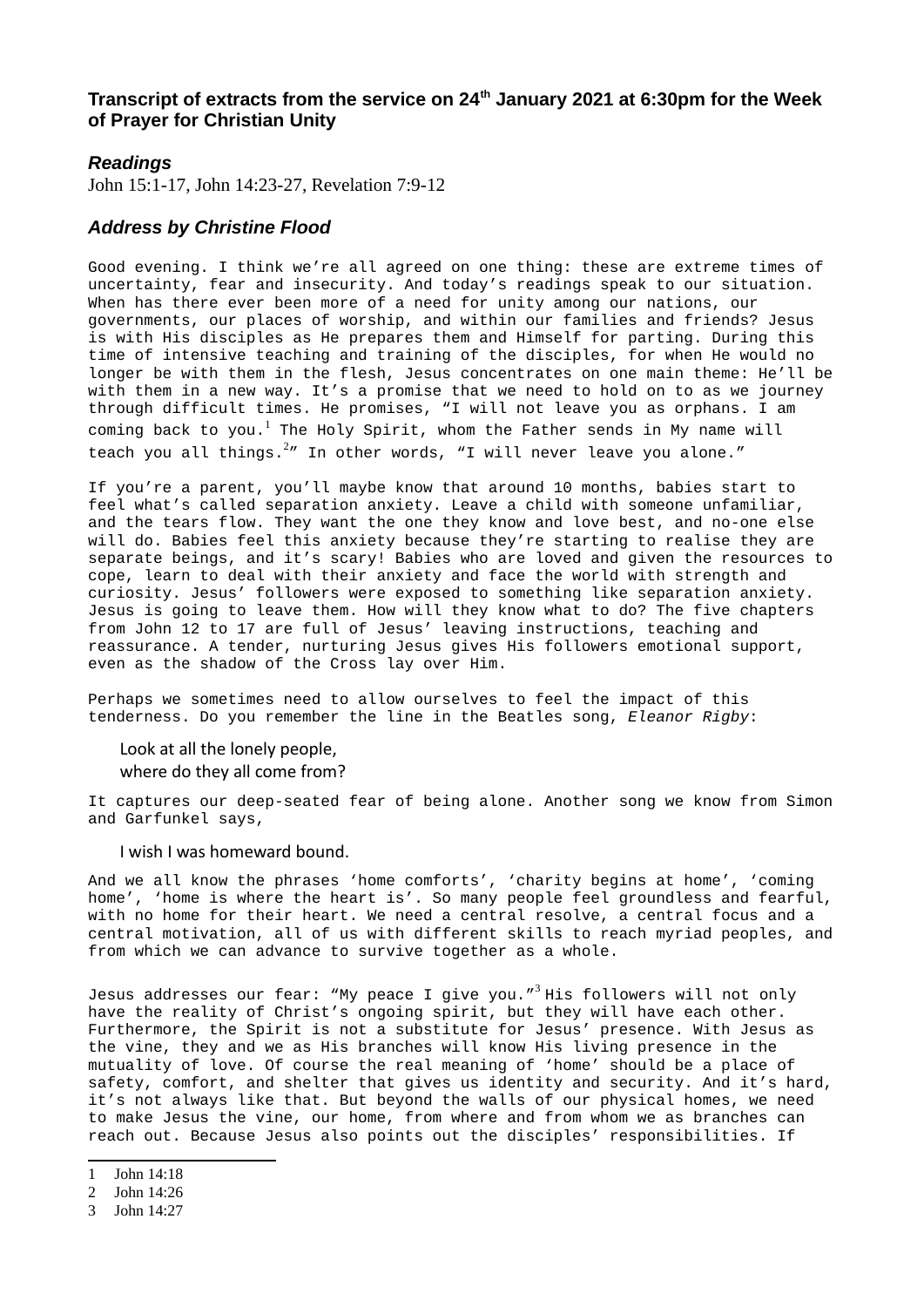they love Him, they will keep His commandments. This image is not a harsh titfor-tat 'obey me or you won't get my love'. It's a flowing love, between God, Jesus and His followers. He says,

You didn't choose me. I chose you and appointed you to go and bear fruit – fruit that will last. Then the Father will give you whatever you ask for in my name. This is my command: Love one another.<sup>[4](#page-1-0)</sup>

We're loved by God and Jesus reveals this love to us, and we're to respond, from love rather than fear, to love God with all that we have and, as His branches, our neighbour as ourselves. When we do, we experience God's love. But that's where all of us can realise that nothing of what we do or have done can be successful without a lot of prayer and lots of talking to God. When we don't do His jobs around His home, such as reading the Bible or praying or when we don't open and share our home, i.e. love each other or share Jesus with others, then we're not doing what Jesus says. After His resurrection appearances, Jesus wouldn't be physically seen, but would be embodied within the community of believers.

Jesus asks a lot of His disciples and seeks their trust. Perhaps sometimes we might feel that God asks too much of us. Or maybe we expect more from ourselves than God does. Which way you look at it? Jesus asked much of His disciples because they'd grown to trust and love Him and felt able to take risks with Him. Losing Him would be hard, but they would have what they need to cope. Jesus doesn't ask more than they have the resources for. Isn't the same true of us? Repeatedly, Jesus talks about love, as that which will keep them together, and in touch with Him. So, if we are to be Jesus' branches, we need to know what our real home is: our real foundation, the true vine.

It's like a ripple effect. Nelson Mandela, in his autobiography, speaks of setting up an underground organisation that would keep communication, information and education alive between communities, even when the government banned black people from meeting with others. He set up a steward for up to 10 houses in a street, a street steward for more than 10 streets, and then a chief steward in charge of a bigger group of streets. His system kept people in touch, not isolated, or without a home, or with no people they could trust. It gave a feeling of some security in one insecure situation.

And then of course there's the ripple effect of the early church, spreading out across the world. What more central, secure and unified motivation for survival can there be than Jesus, the true vine as He says, to whom we belong, and from whom we can branch forward together.

- "If anyone loves Me he will obey My teaching."[5](#page-1-1)
- "No branch can bear fruit by itself; it must remain in the vine."[6](#page-1-2)
- "We will come to him and make our home with him."[7](#page-1-3)
- "If a man remains in Me and I in him, he will bear much fruit."[8](#page-1-4)

Jesus' imagery evokes family relationships, but applies beyond. In any family or relationship there are boundaries and regulations and obligations. But families come in all shapes and sizes, many spread apart by employment, unemployment even, hardship, and indeed by COVID today. The same is true of Christian communities. Being connected with Jesus' followers with love at the centre often brings us into relationship with the most unlikely people. Who are those people for us? Some families can be damaging places. As we form new connections in and beyond our churches, how can we ensure that struggling and hurting people get the support they need? How do we create nurturing relationships that neither

- <span id="page-1-2"></span>6 John 15:4
- <span id="page-1-3"></span>7 John 14:23b
- <span id="page-1-4"></span>8 John 15:5

<span id="page-1-0"></span><sup>4</sup> John 15:16-17

<span id="page-1-1"></span><sup>5</sup> John 14:23a